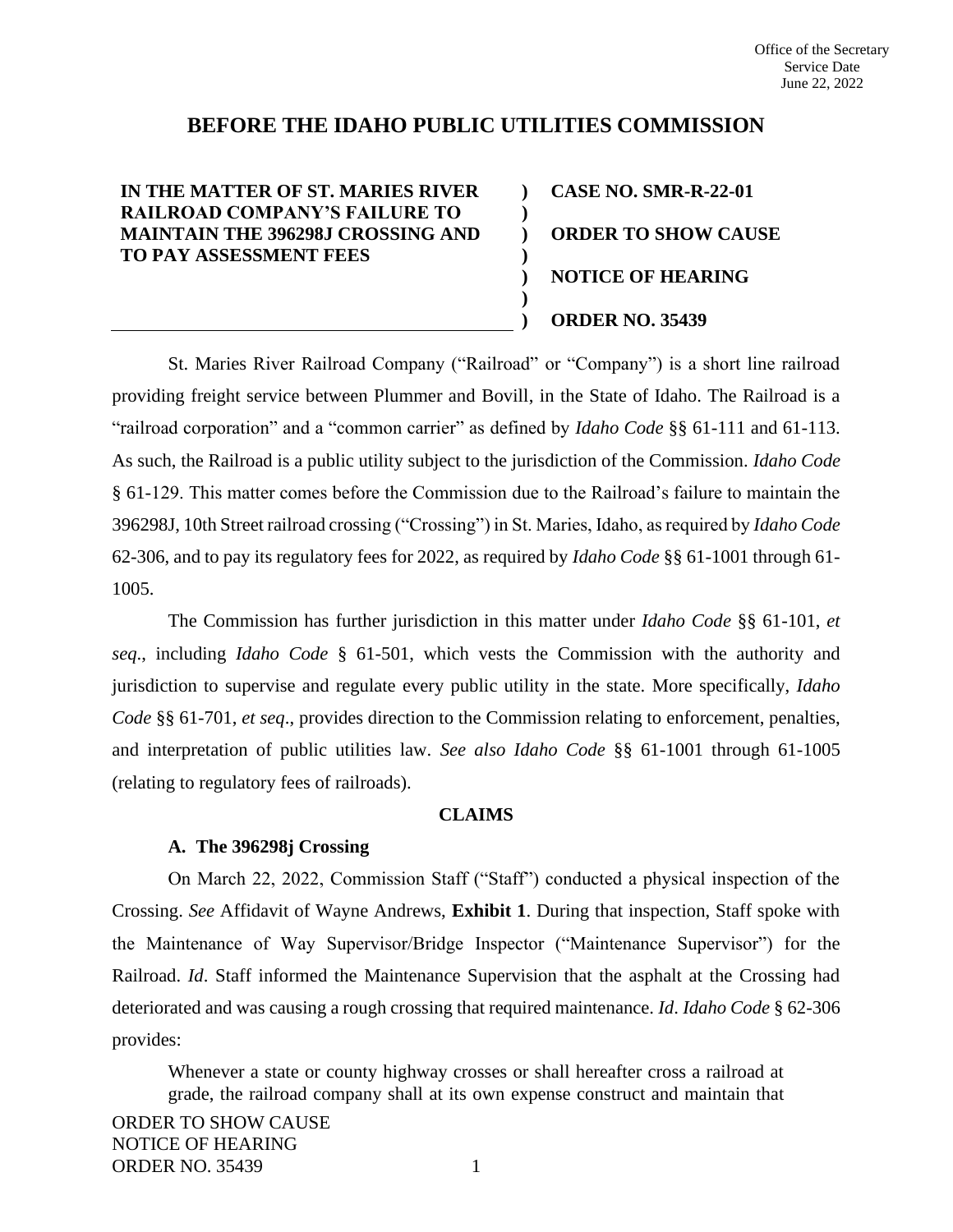portion of such highway between the rails and for a distance of not less than two (2) feet outside the outer rails. The crossing shall be planked or surfaced with other suitable material for the full width of the traveled way, including shoulders, and shall be maintained at all times in a smooth and firm condition.

On March 24, 2022, Staff sent a letter to the Railroad via certified mail informing the Railroad that the Crossing was in violation of *Idaho Code* § 62-306. **Exhibit A.** The letter provided thirty (30) days to resolve the issue, or to provide notice of a detailed plan and timeline for resolving the issue. *Id*. On May 3, 2022, Staff conducted a follow up inspection of the Crossing and determined that no maintenance had been performed. *Id*. Staff has not received any response from the Railroad.

#### **B. Annual Assessment**

*Idaho Code* § 61-1001 provides that: "each railroad corporation, subject to the jurisdiction of the commission, and subject to the provisions of this act, shall pay to the commission in each year, a special regulatory fee in such amount as the commission shall find and determine to be necessary, together with the amount of all other fees paid or payable to the commission by each such public utility and railroad corporation . . [.]" *Idaho Code* § 61-1001; s*ee also Idaho Code* § 61-1005. The maximum annual assessment fee for each railroad shall not exceed one percent (1%) of its gross intrastate operating revenues, and the minimum annual fee shall be no less than \$50. *Idaho Code* § 61-1004(1) and (4).

*Idaho Code* § 61-1003 requires "[o]n or before April 1st of each year, each public utility and railroad corporation subject to the jurisdiction of the commission, shall file with the commission a return verified by an officer or agent of the public utility or railroad corporation involved, showing its gross operating revenues from its intrastate utility or railroad business in Idaho for the preceding calendar year during which it carried on such intrastate utility or railroad business." *Idaho Code* § 61-1003.

Once all the railroads operating in Idaho have reported their intrastate operating revenues for the previous calendar year, the Commission calculates the "proportionate assessment that all railroad corporations . . . shall bear . . . in proportion to their respective gross operating revenues derived from intrastate [railroad] business in Idaho for the preceding calendar year . . [.]" *Idaho Code* § 61-1004. The Commission then notifies each railroad of its assessed regulatory fee by May 1 of each year. *Idaho Code* § 61-1005. The regulatory fee may be paid to the Commission in equal, semi-annual installments due May 15 and November 15 of each year. *Id.; see also Idaho Code* §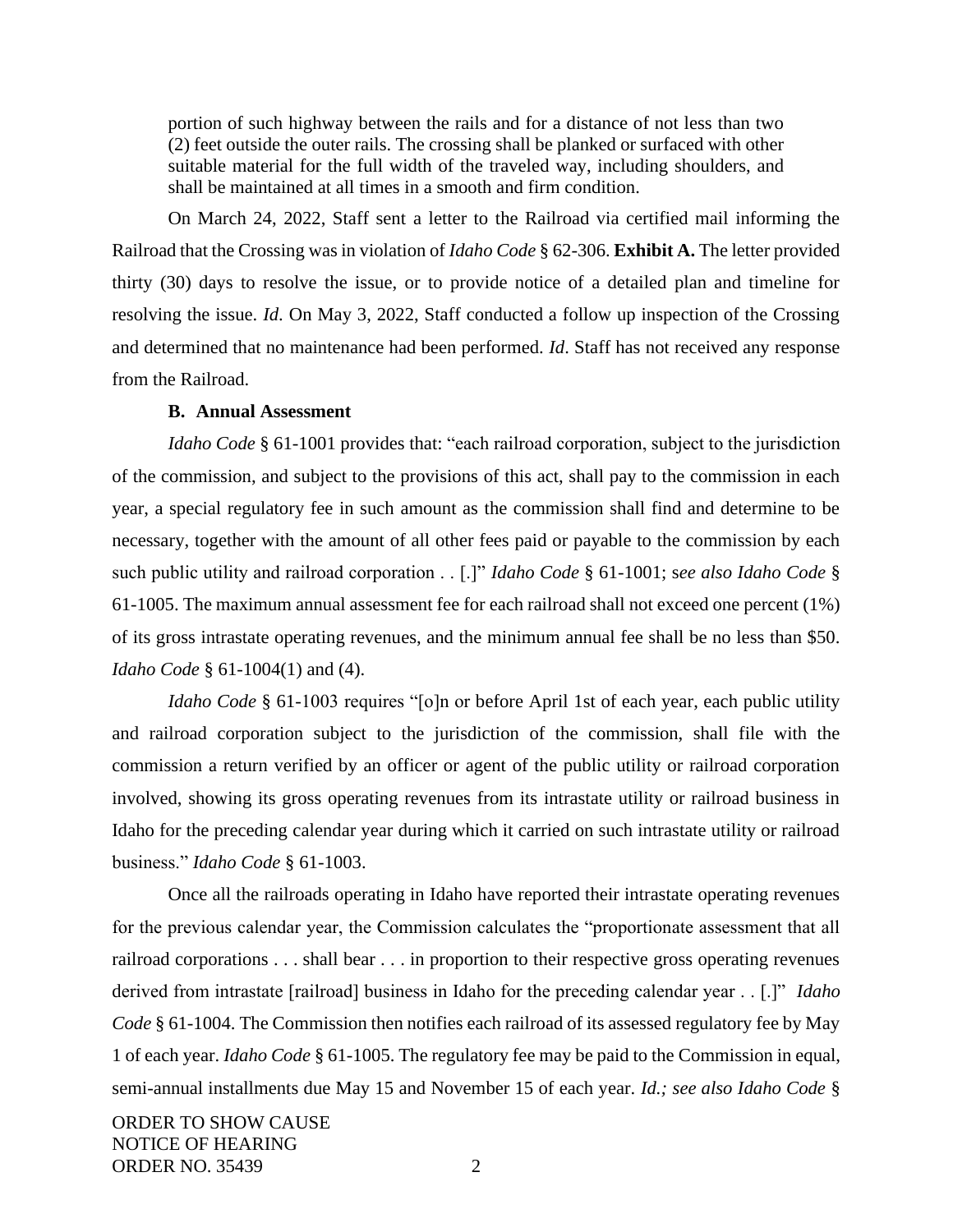61-1003.

On April 21, 2022, Staff notified the Railroad through Invoice No. 2022-019 that the Railroad owed a 2022 Assessment Amount of \$6,890.18. *See* Affidavit of Nancy Ashcraft, **Exhibit 2**. The Invoice provided that "assessment fee may be paid in equal semi-annual installments. The first installment of the regulatory fee is due no later than May 15, 2022. The second installment is due no later than November 15, 2022. Outstanding balances will be assessed with a 6% annual interest fee." **Exhibit B.** To date, Staff has not received any response or payment from the Railroad.

### **C. Potential Civil Penalties**

Idaho Code provides for civil penalties with respect to violations of, among other things, statutes, or Commission orders; specifically, *Idaho Code* § 61-706 provides:

Any public utility which violates or fails to comply with any provisions of the constitution of this state or of this act, or which fails, omits or neglects to obey, observe or comply with any order, decision, decree, rule, direction, demand or requirement or any part or provision thereof, of the commission, under this act, in a case in which a penalty has not hereinbefore been provided for, such public utility is subject to a penalty of not more than \$2,000 for each and every offense.

Further, *Idaho Code* § 61-707 states:

Every violation of the provisions of this act or of any order, decision, decree, rule, direction, demand, or requirement of the commission, under the provisions of this act, or any part or portion thereof, by any public utility, corporation or person is a separate and distinct offense, and in case of a continuing violation each day's continuance thereof shall be and be deemed to be a separate and distinct offense.

In this case the Railroad faces a potential civil penalty of up to \$2,000 for its failure to maintain the Crossing, as well as potential civil penalties of up to \$2,000 per day for its continued failure to perform maintenance on the Crossing. *See Idaho Code* §§ 61-706 & 61-707. Further, the Railroad faces a potential civil penalty of up to \$2,000 for its failure to pay its past due Assessment or semiannual installment, plus all accrued interest, as well as potential civil penalties of up to \$2,000 per day for its continuing failure to pay its 2022 Assessment or semi-annual installment and all accrued interest. *See Idaho Code* §§ 61-706 and 61-707.

### **ORDER**

Based on the evidence before the Commission, and good cause appearing, IT IS HEREBY ORDERED that St. Maries River Railroad Company shall appear before the Commission **AT 3:00 P.M. (MDT) ON JULY 12, 2022, IN THE COMMISSION HEARING ROOM, 11331 W.**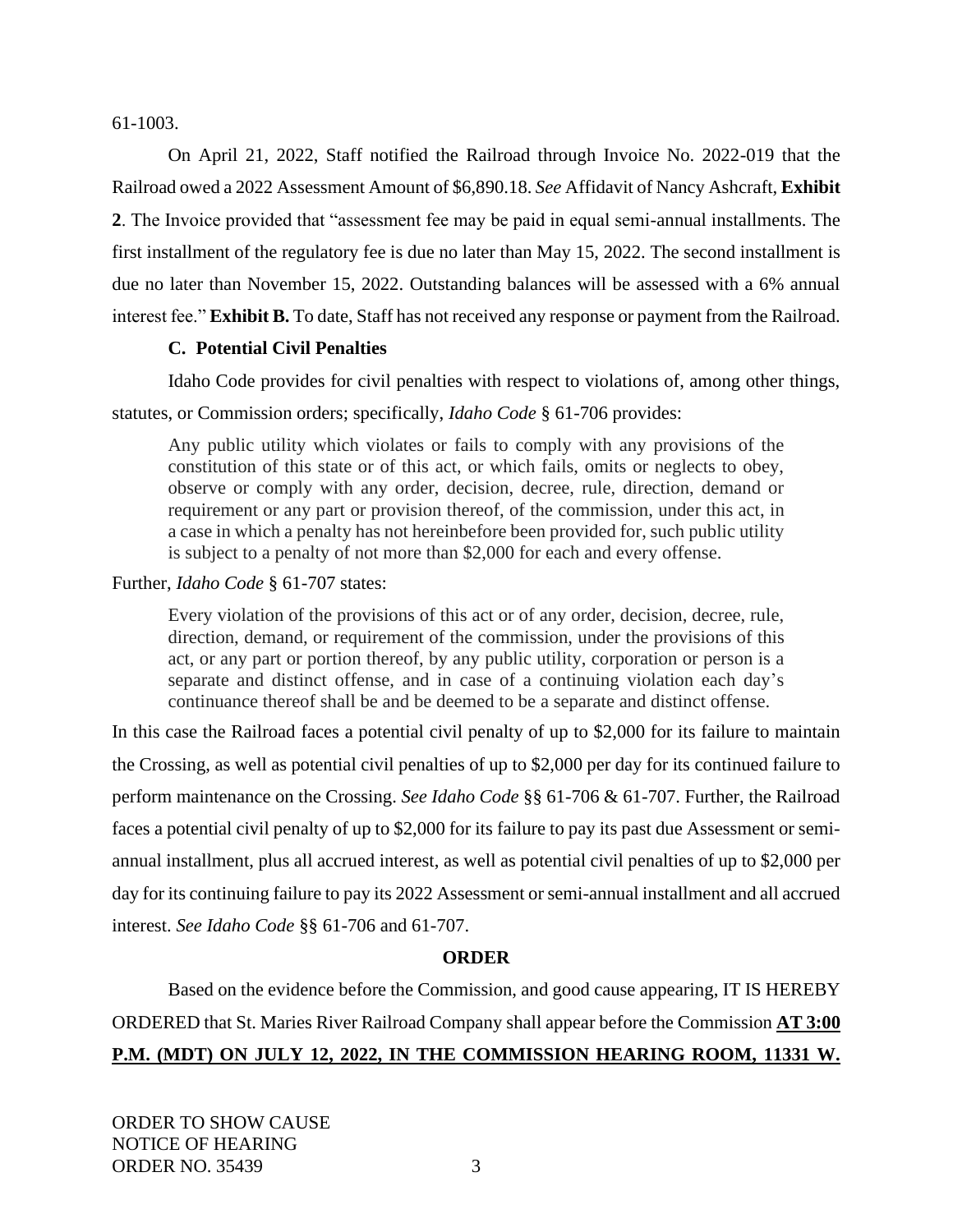**CHINDEN BLVD., BLDG. #8, SUITE 201-A, BOISE, IDAHO**, **83714** to show cause why the

following should not be required of the Railroad by summary order issued by the Commission:

- 1. Immediately perform maintenance on the Crossing;
- 2. Pay up to a \$2,000 penalty per day for its failure to perform maintenance on the Crossing. *See Idaho Code* §§ 61-706 and 61-707.
- 3. Immediately pay its past due Assessment or semi-annual installment, plus all accrued interest; and
- 4. Pay up to a \$2,000 penalty per day for its continuing failure to pay its 2022 Assessment or semi-annual installment and all accrued interest. *See Idaho Code* §§ 61-706 and 61-707.

IT IS FURTHER ORDERED that all hearings and prehearing conferences in this matter will be held in facilities meeting the accessibility requirements of the Americans with Disabilities Act (ADA). Persons needing the help of a sign language interpreter or other assistance to participate in or to understand testimony and argument at a public hearing may ask the Commission to provide a sign language interpreter or other assistance for the hearing. The request for assistance must be received at least five (5) working days before the hearing by contacting the Commission Secretary at:

> IDAHO PUBLIC UTILITIES COMMISSION P.O. BOX 83720 BOISE, IDAHO 83720-0074 (208) 334-0338 (Telephone) (208) 334-3762 (FAX) E-Mail: [secretary@puc.idaho.gov](mailto:secretary@puc.idaho.gov)

IT IS FURTHER ORDERED that all proceedings in this matter will be conducted pursuant to Title 61 of the Idaho Code and the Commission's Rules of Procedure, IDAPA 31.01.01.000 *et seq*.

IT IS FURTHER ORDERED that the Commission Secretary serve this Order to Show Cause by Certified Mail (return receipt requested) upon the person designated to receive Notices of Summonses and Complaints (IDAPA 31.01.01.016) and upon the person designated by the public utility to receive legal service in Idaho. *Idaho Code* § 61-615.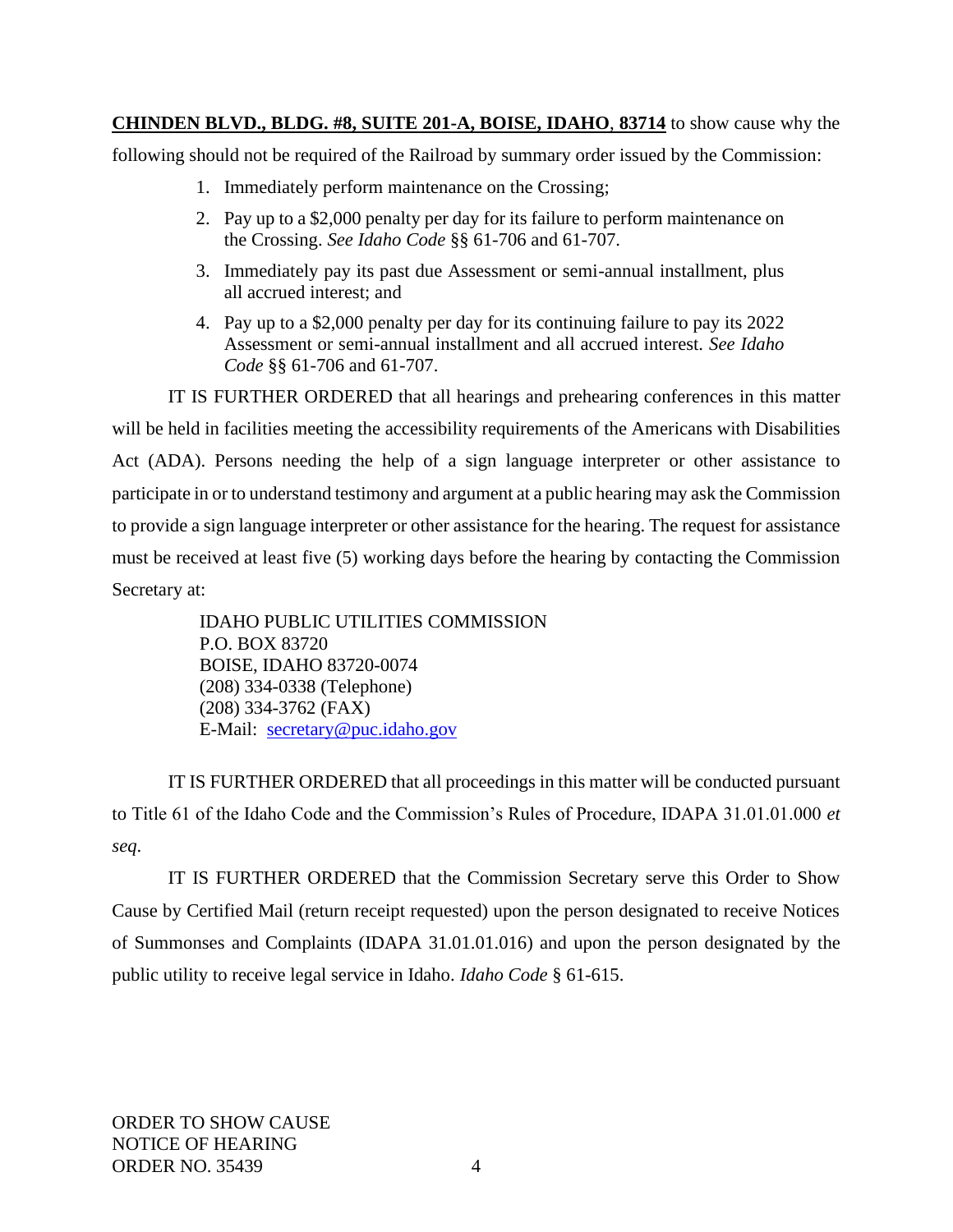DONE by Order of the Idaho Public Utilities Commission at Boise, Idaho this 22<sup>nd</sup> day of June 2022.

l

ERIC ANDERSON, PRESIDENT

j

JOHN CHATBURN, COMMISSIONER

l JOHN R. HAMMOND JR., COMMISSIONER

ATTEST:

Jan Noriyuki Commission Secretary

I:\Legal\RAIL\SMR-R-22-1\orders\SMRR2201\_ntcOSC\_cb.docx

ORDER TO SHOW CAUSE NOTICE OF HEARING ORDER NO. 35439 5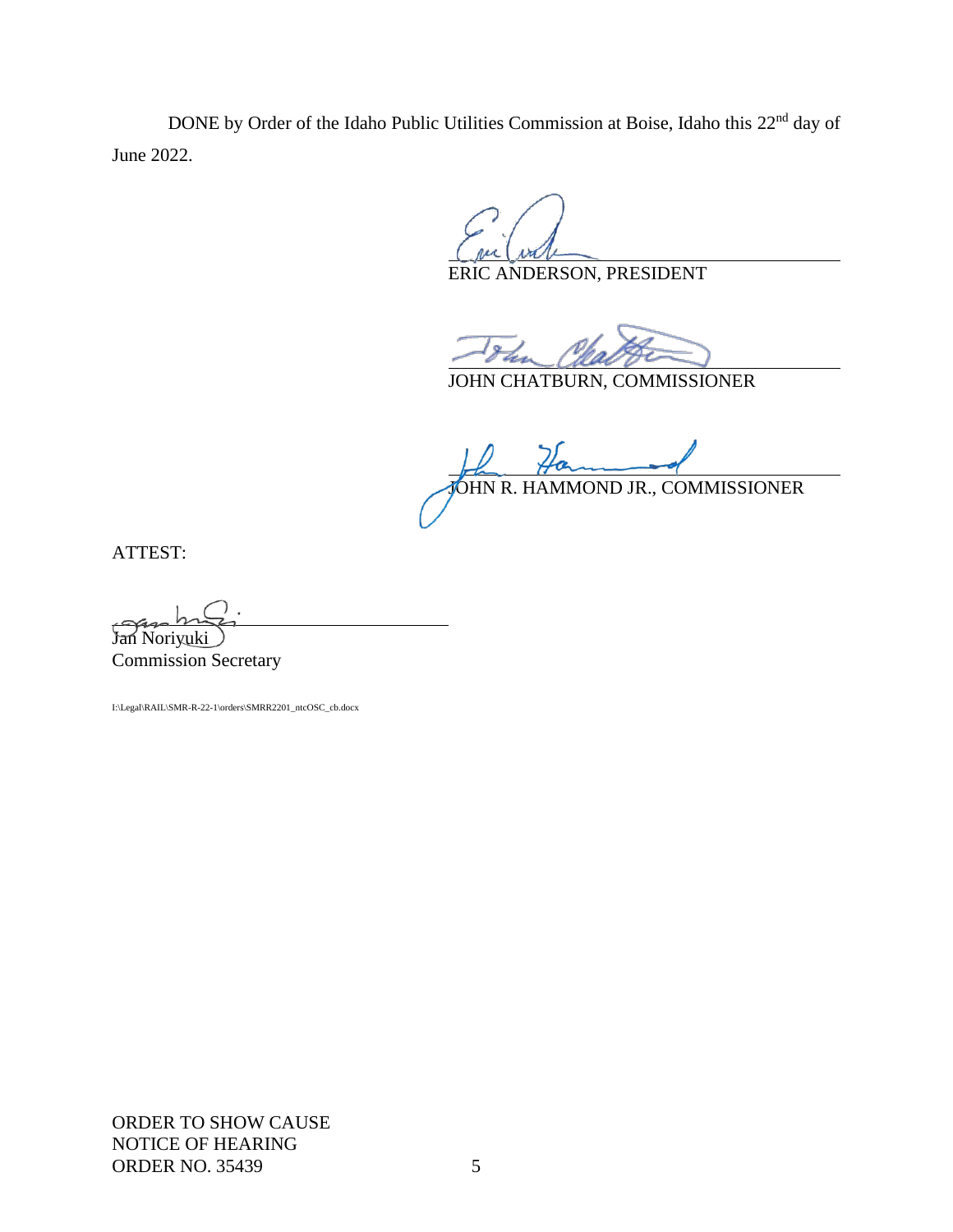**Affidavit of Wayne Andrews EXHIBIT 1**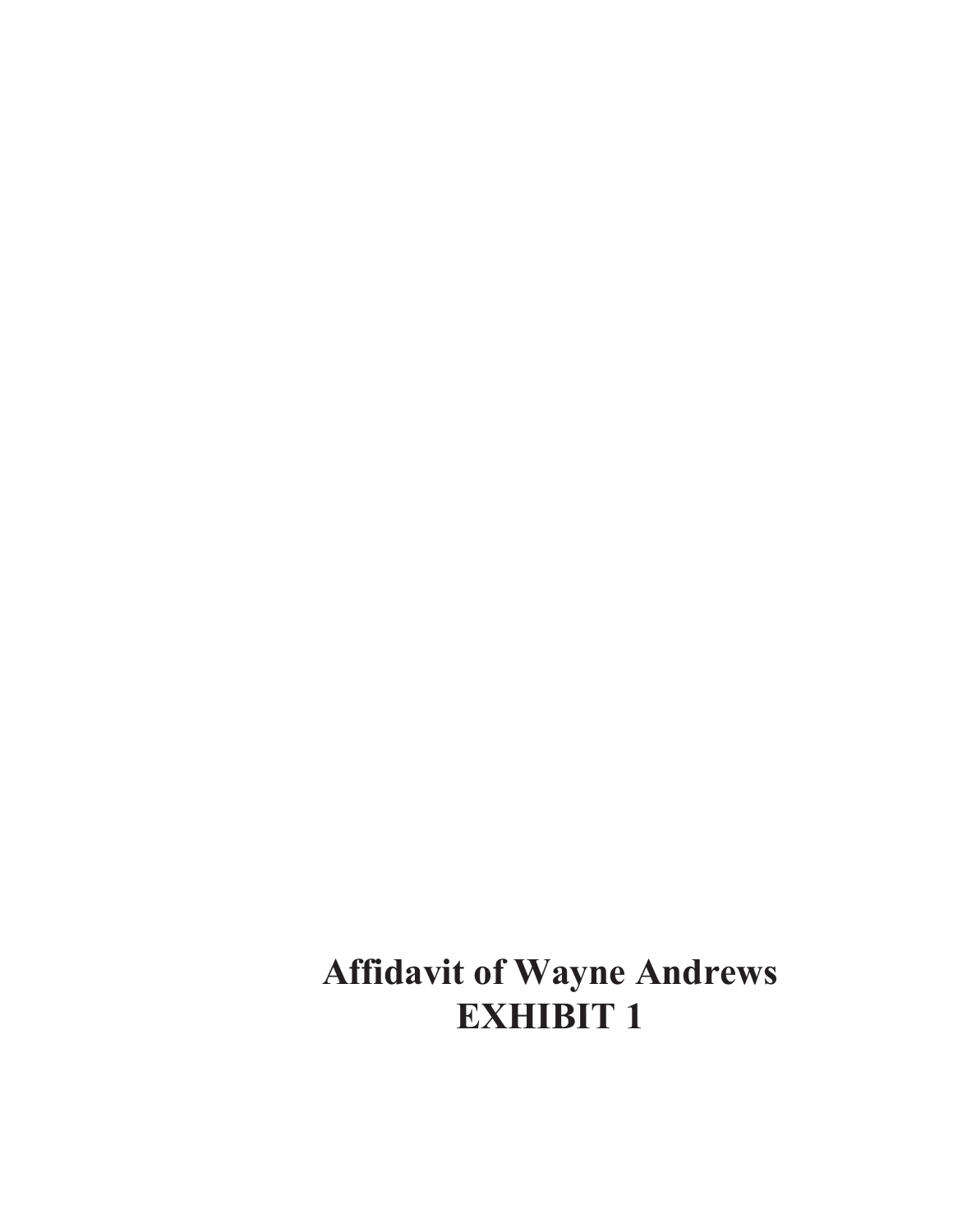#### **BEFORE THE IDAHO PUBLIC UTILITIES COMMISSION**

 $\mathcal{L}$ 

Y.

IN THE MATTER OF ST. MARIES RIVER **RAILROAD COMPANY'S FAILURE TO MAINTAIN THE 396298J CROSSING AND TO PAY ASSESSMENT FEES** 

) CASE NO. SMR-R-22-1 **AFFIDAVIT OF WAYNE ANDREWS** 

WAYNE ANDREWS, being duly sworn, stated:

1. My name is Wayne Andrews. I am over 21 years of age, of sound mind, and I have personal knowledge of the facts stated herein.

2. I am a Safety Inspector Regulated Utilities for Railroads at the Idaho Public Utilities Commission. I started working in this position in December of 2016. I am responsible for the safety and inspection of railroad operations as described in *Idaho Code* §§ 62-101 through 62-424, and Public Utilities Rules.

3. On March 22, 2022, I met with Paul Riemann, the Maintenance of Way Supervisor/Bridge Inspector for St. Maries River Railroad ("Company") concerning 396298J, the crossing at 10<sup>th</sup> Street, St. Maries, Idaho ("10<sup>th</sup> Street Crossing").

4. On that date I informed the Company that the asphalt at the 10<sup>th</sup> Street Crossing had deteriorated and was causing a rough crossing.

5. On March 24, 2022, I sent a follow up email, and a physical letter via certified mail informing the Company that the 10<sup>th</sup> Street Crossing was in violation of Idaho Code  $\delta$  62-306. The letter provided thirty (30) days to resolve the issue, or to provide notice of a detailed plan and timeline for resolution. Exhibit A.

6. On May 3, 2022, I conducted a follow up inspection of the 10<sup>th</sup> Street Crossing and determined that no maintenance had been performed.

7. As of May 17, 2022, I have not received any response from the Company.

 $\mathbf 1$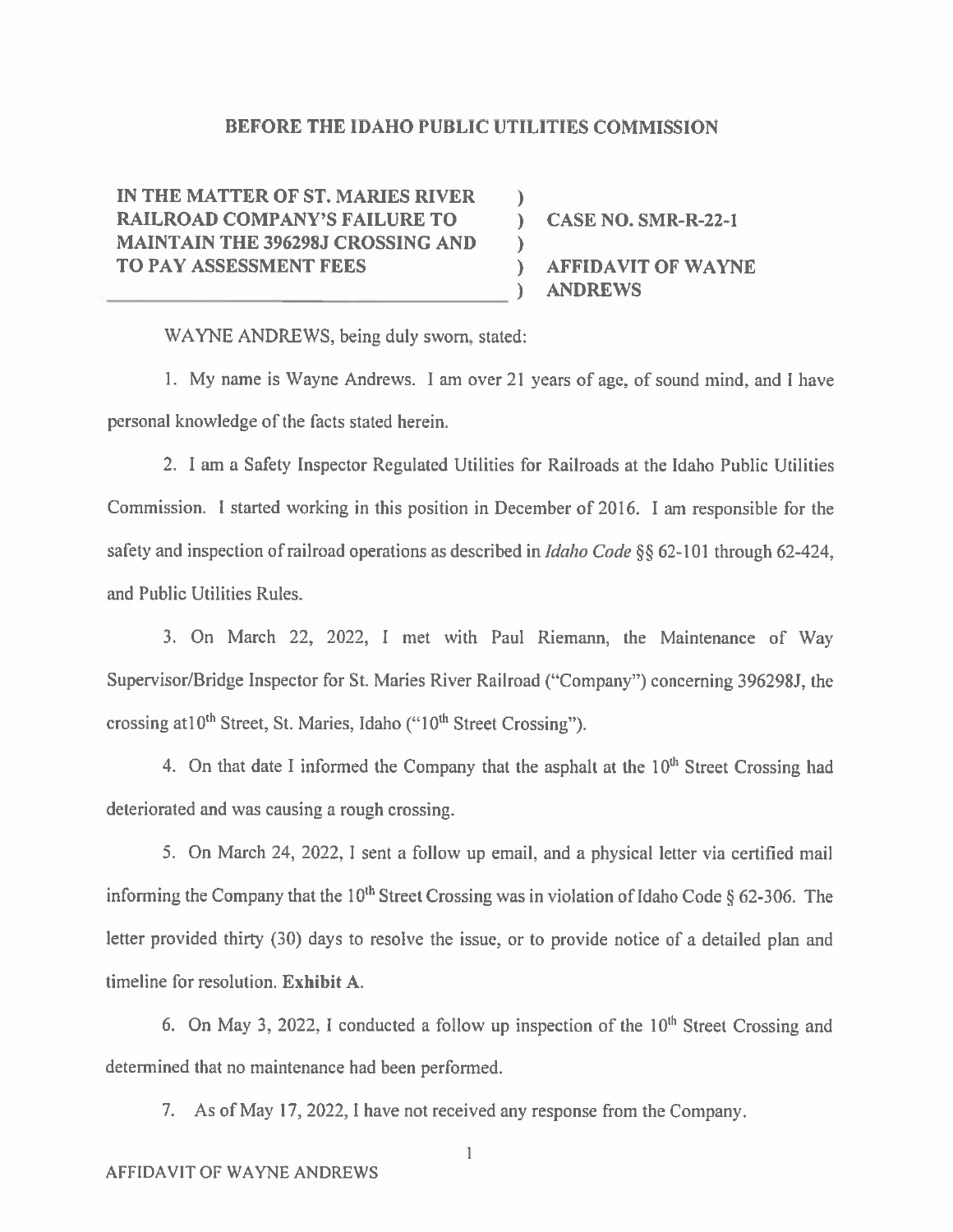Dated this  $17$  day of May 2022.

M **Wayne Andrews** 

Safety Inspector Regulated Utilities-Railroads Idaho Public Utilities Commission

SUBSCRIBED AND SWORN to before me this  $14^M$  day of May 2022.



Ken & Hawker

My commission expires on  $3\overline{5}$ 2025

I \Legal\RAIL\SMR-R-22-1\Affidavit\_Andrews\_St Maries docx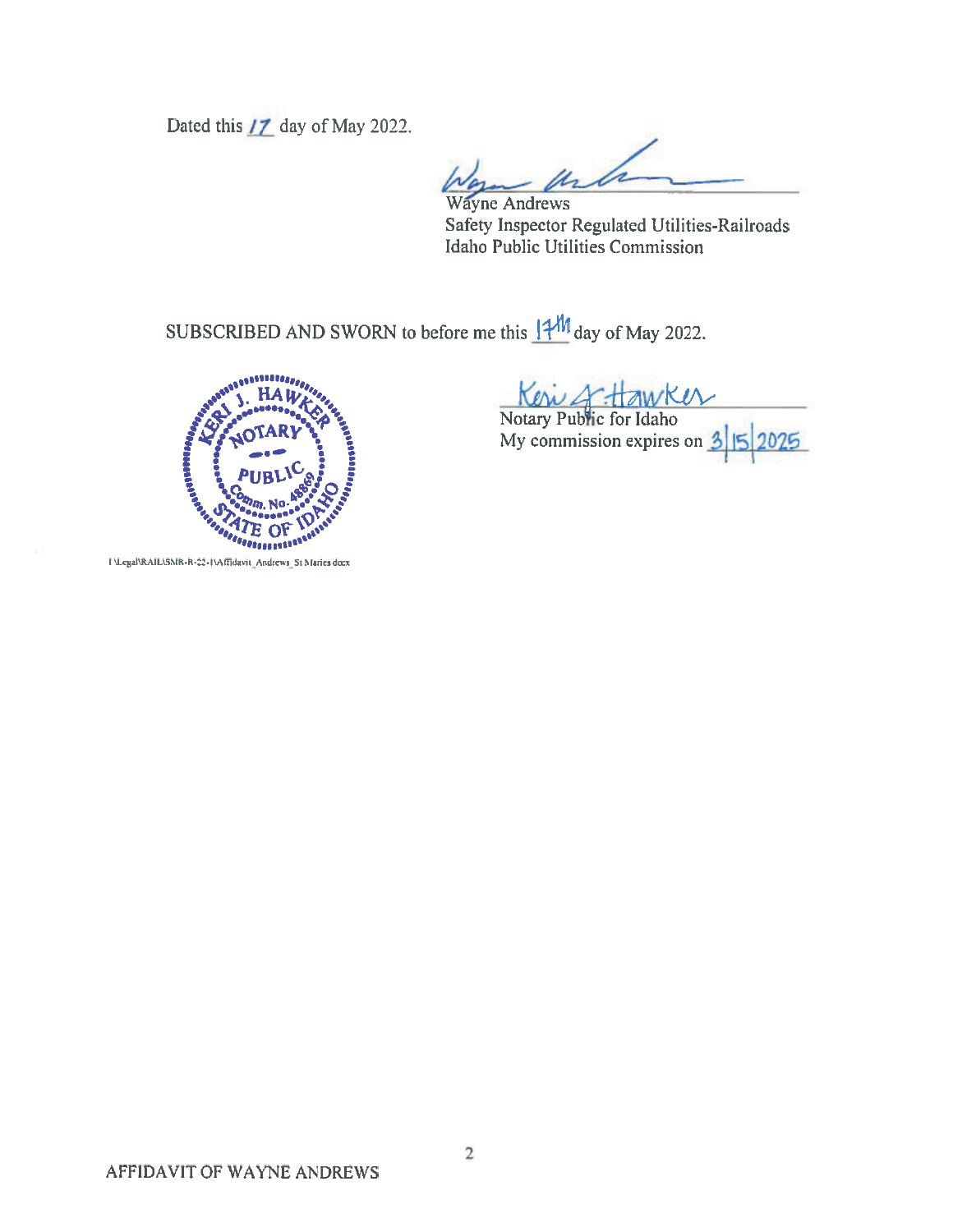### **EXHIBIT A**

True and correct copy of Letter sent to the Company

(Attached)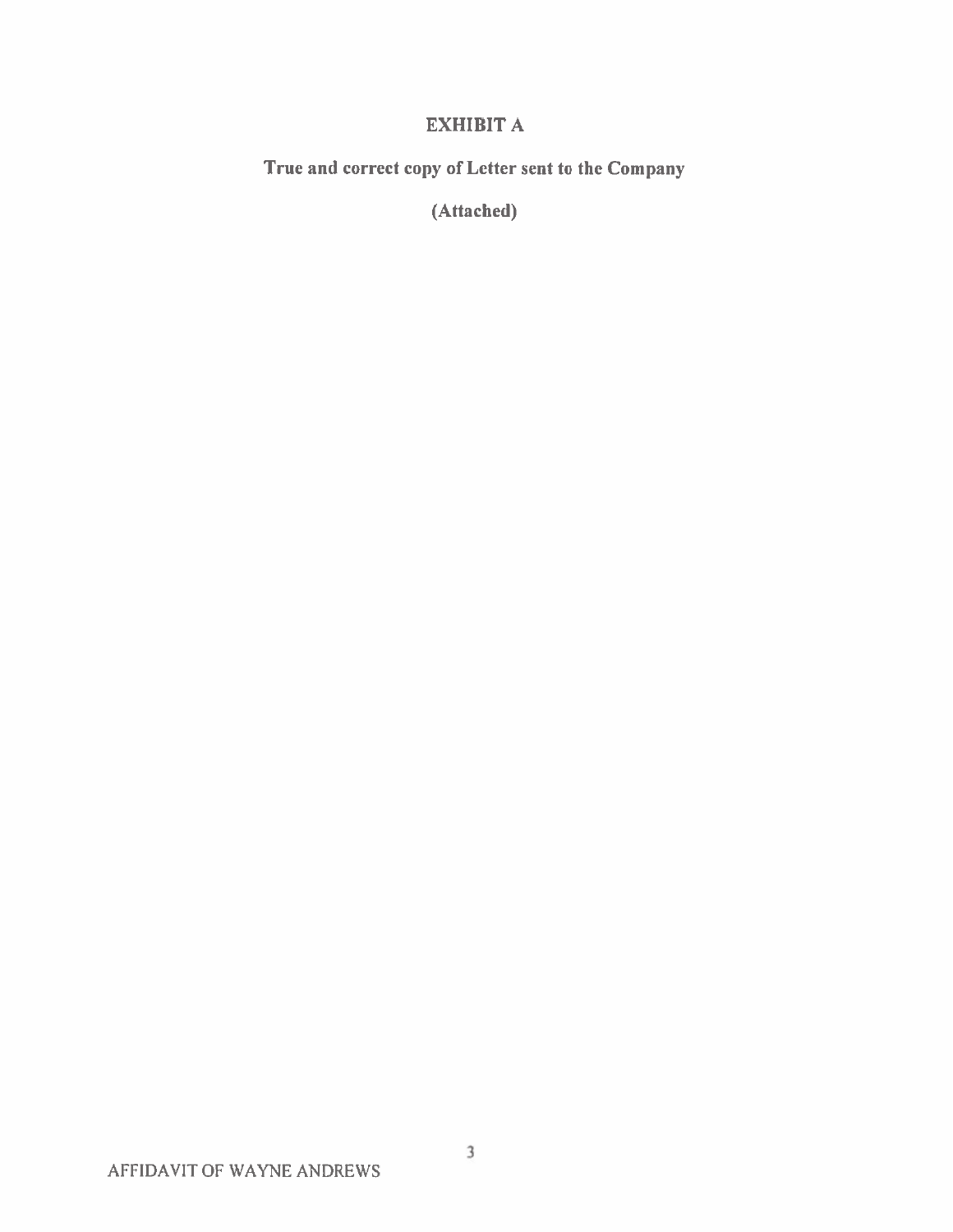

# **Idaho Public Utilities Commission**

P.O. Box 83720, Boise, ID 83720-0074

Brad Little, Governor Eric Anderson, President John Chatburn, Commissioner John R. Hammond, Jr., Commissioner

March 24, 2022

Paul Riemann Maintenance of Way Supervisor / Bridge Inspector St. Maries River Railroad 318 N. 10<sup>th</sup> Street St. Maries, ID 83861

Mr. Riemann.

I am writing you on behalf of the Rail Safety Inspection Program for the Idaho Public Utilities Commission. After receiving a complaint about a rough crossing, I inspected the railroad grade crossings on the St. Maries River Railroad (STMA) line, this grade crossing deficiency was documented:

 $1.396298J$ 

 $10<sup>th</sup> Street, St. Maries, Idaho: Asphalt is determining causing a rough crossing.$ 

The Idaho statue pertaining to the requirement reads as follows:

62-306. CONSTRUCTION AND MAINTENANCE OF RAILROAD GRADE CROSSINGS. Whenever a state or county highway crosses or shall hereafter cross a railroad at grade, the railroad company shall at its own expense construct and maintain that portion of such highway between the rails and for a distance of not less than two (2) feet outside the outer rails. The crossing shall be planked or surfaced with other suitable material for the full width of the traveled way, including shoulders, and shall be maintained at all times in a smooth and firm condition.

Please resolve the above issue within thirty days and provide notice to me or provide a detailed plan and timeline for deficiency resolution. If you have any question regarding these findings, feel free to contact me at 208-334-0317 or by email  $\frac{v}{a}$  yne.andrews@puc.idaho.gov.

Very Respectfully,

Wayne Andrews **IPUC Railroad Safety Inspector**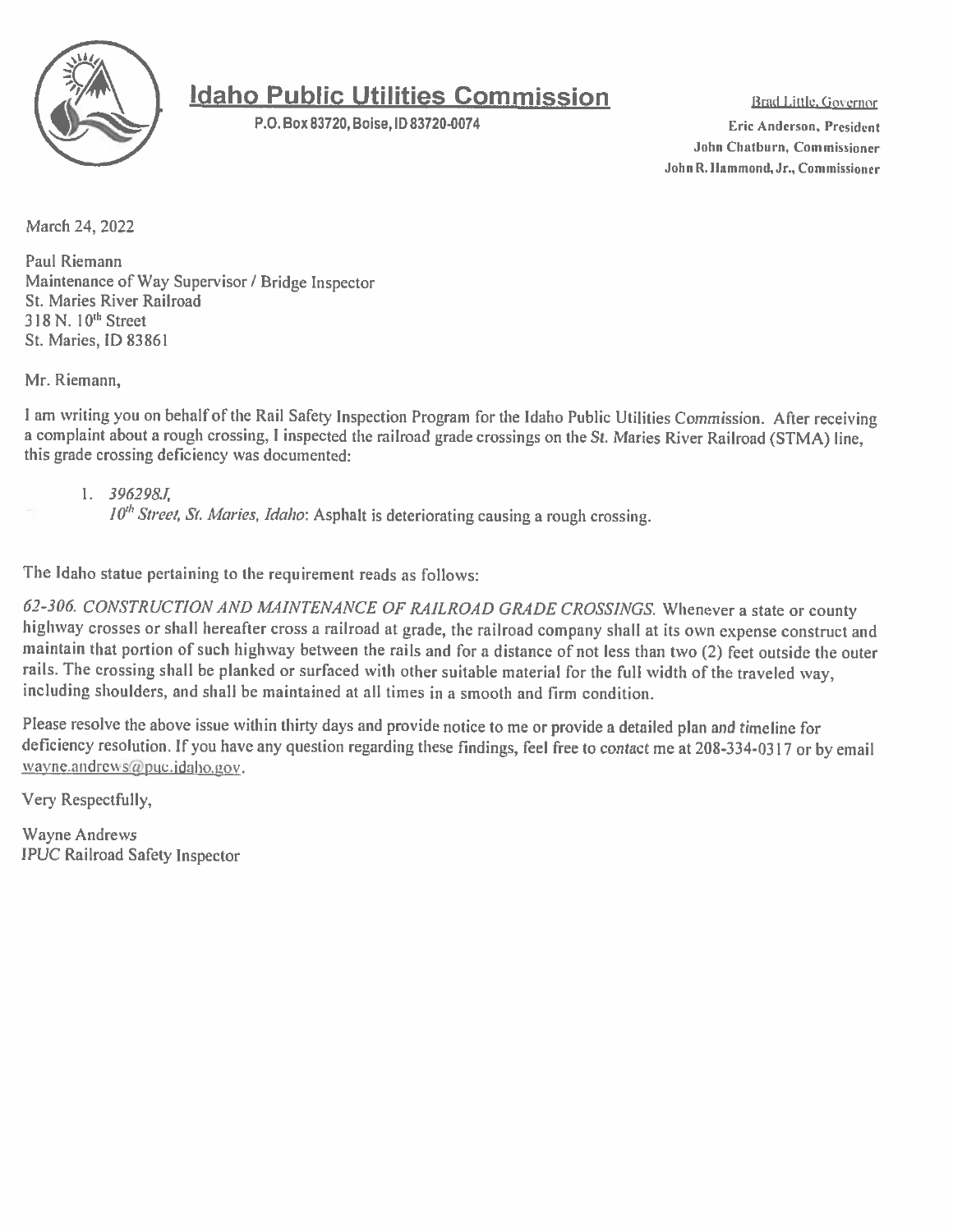**Affidavit of Nancy Ashcraft EXHIBIT 2**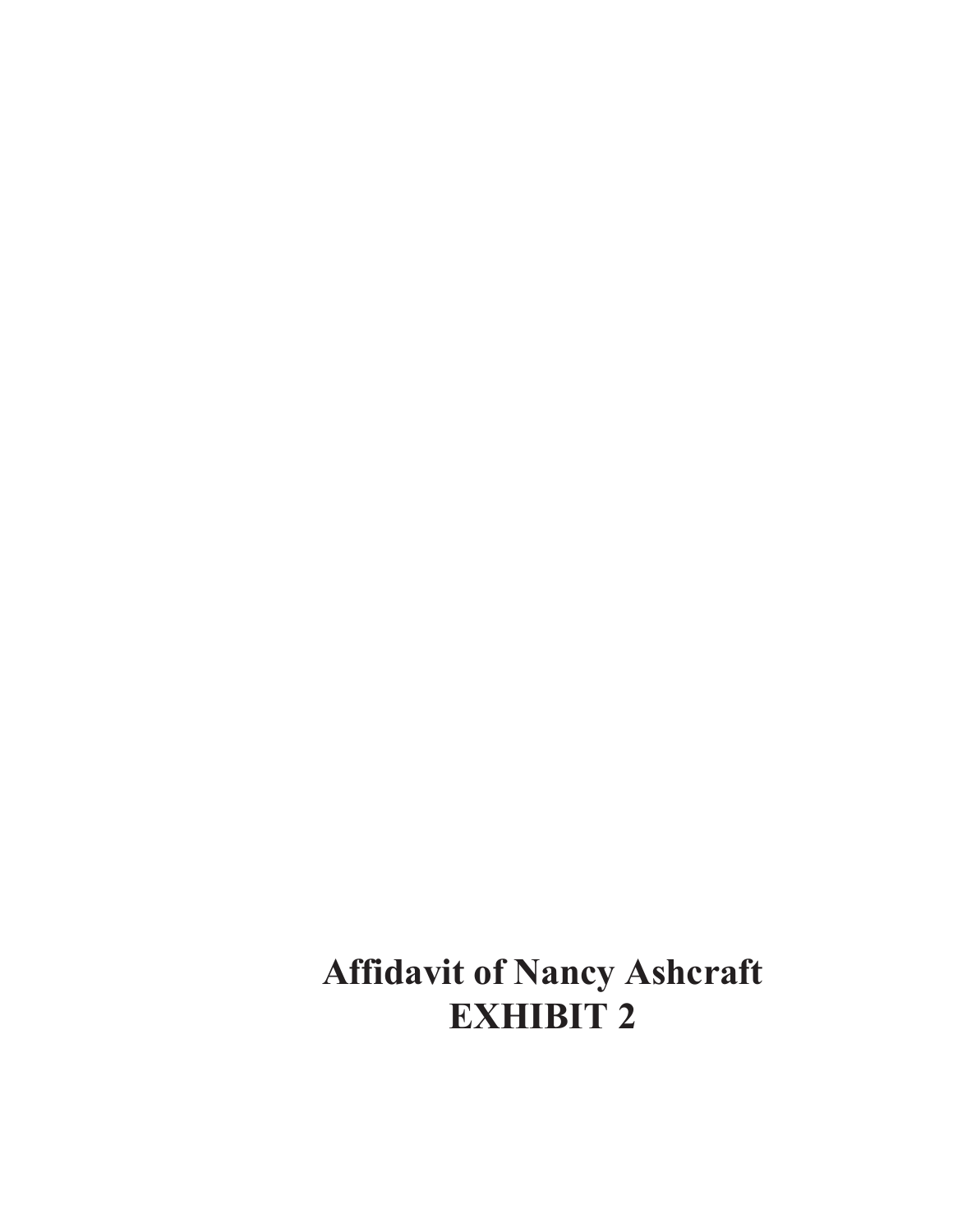#### BEFORE THE IDAHO PUBLIC UTILITIES COMMISSION

 $\mathcal{L}$ 

 $\mathcal{L}$ 

IN THE MATTER OF ST. MARIES RIVER **RAILROAD COMPANY'S FAILURE TO MAINTAIN THE 396298J CROSSING AND** TO PAY ASSESSMENT FEES

**CASE NO. SMR-R-22-01 AFFIDAVIT OF NANCY ASHCRAFT** 

NANCY ASHCRAFT, being duly sworn, stated:

1. My name is Nancy Ashcraft. I am over 21 years of age, of sound mind, and I have personal knowledge of the facts stated herein.

2. I am a Financial Specialist, Senior at the Idaho Public Utilities Commission. I started working in this position in 2016. I am responsible for the billing and collection of annual fees assessed on public utilities as described in *Idaho Code*  $\S$ § 61-1001 through 61-1005.

3. In May 2022, St. Maries River Railroad Company ("St. Maries" or the "Company") failed or refused to pay the first installment of the 2021 total assessment fee of \$6,890.18 ("Assessment").

6. Staff has attempted to collect the Company's past due Assessment by sending an invoice on April 21, 2022, stating the due date for the first installment of May 15, 2022. A true and correct copy of the invoice is attached hereto and incorporated by reference herein as **Exhibit B**.

7. Despite such action by Staff, St. Maries has failed to pay its Assessment, and any applicable interest owed to the Commission remains unpaid and past due.

1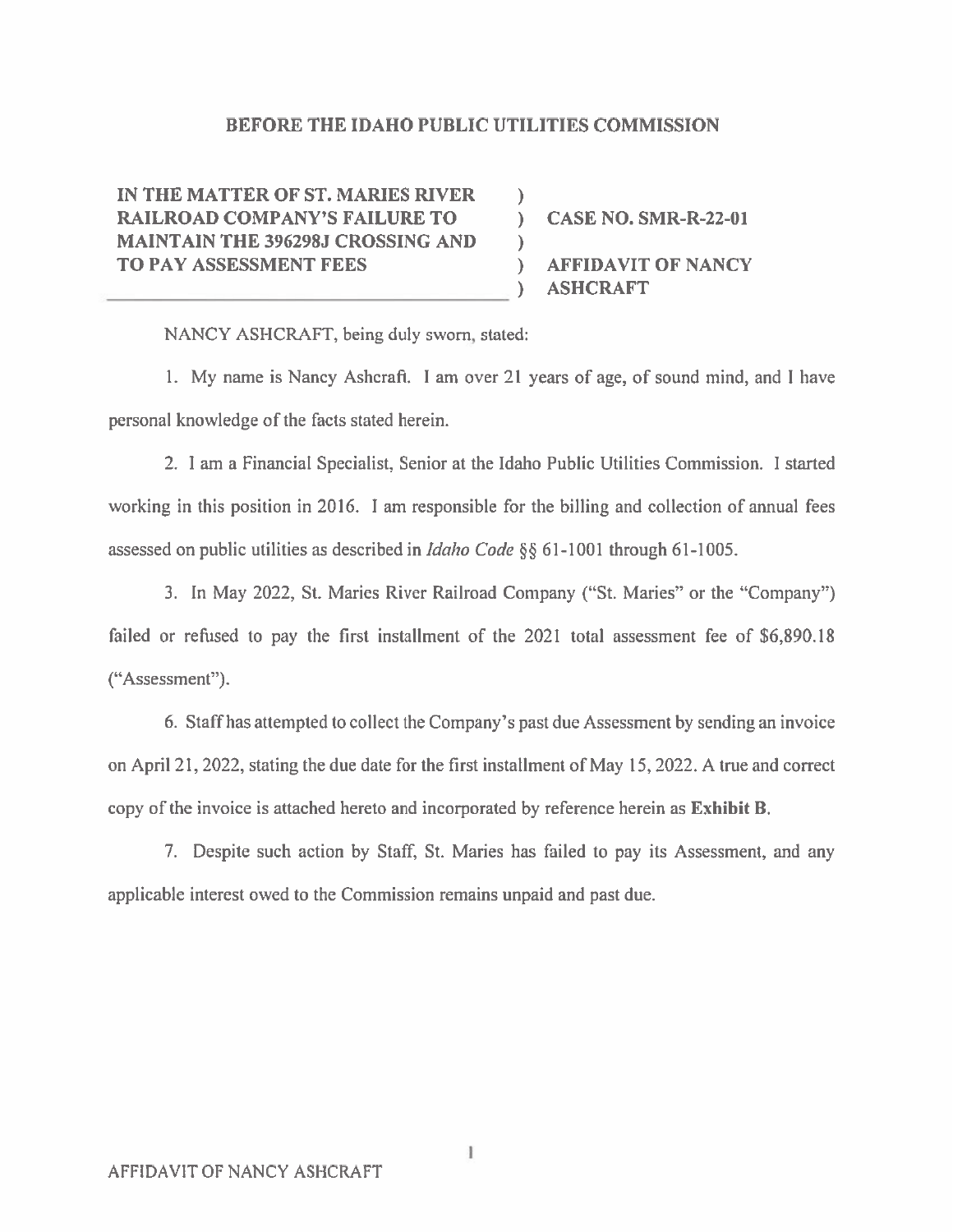Dated this 24<sup>th</sup> day of May 2022.

uy

Nancy Asheraft Financial/Specialist, Senior<br>Idaho Public Utilities Commission

SUBSCRIBED AND SWORN to before me this  $24^M$  day of May 2022.



Kew 4 Hawkey<br>Notary Public for Idaho<br>My commission expires on 3 15 2025

I \Legal\RAIL\SMR-R-22-1\SMRR2201\_Affidavit\_Ashcraft\_St Maries docx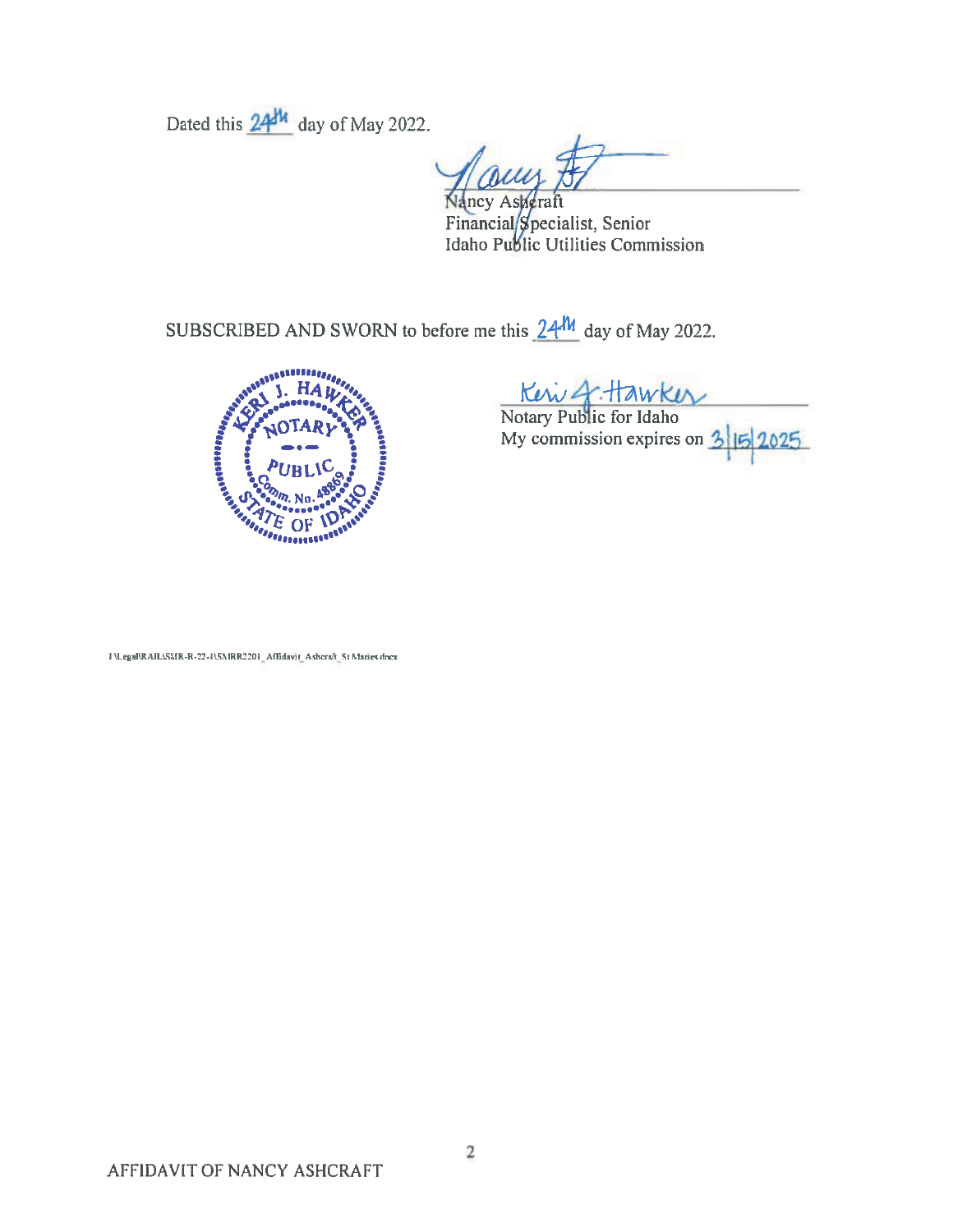### **EXHIBIT B**

True and correct copy of Invoice sent to the Company

(Attached)

 $\sqrt{\frac{2}{\sqrt{3}}}$